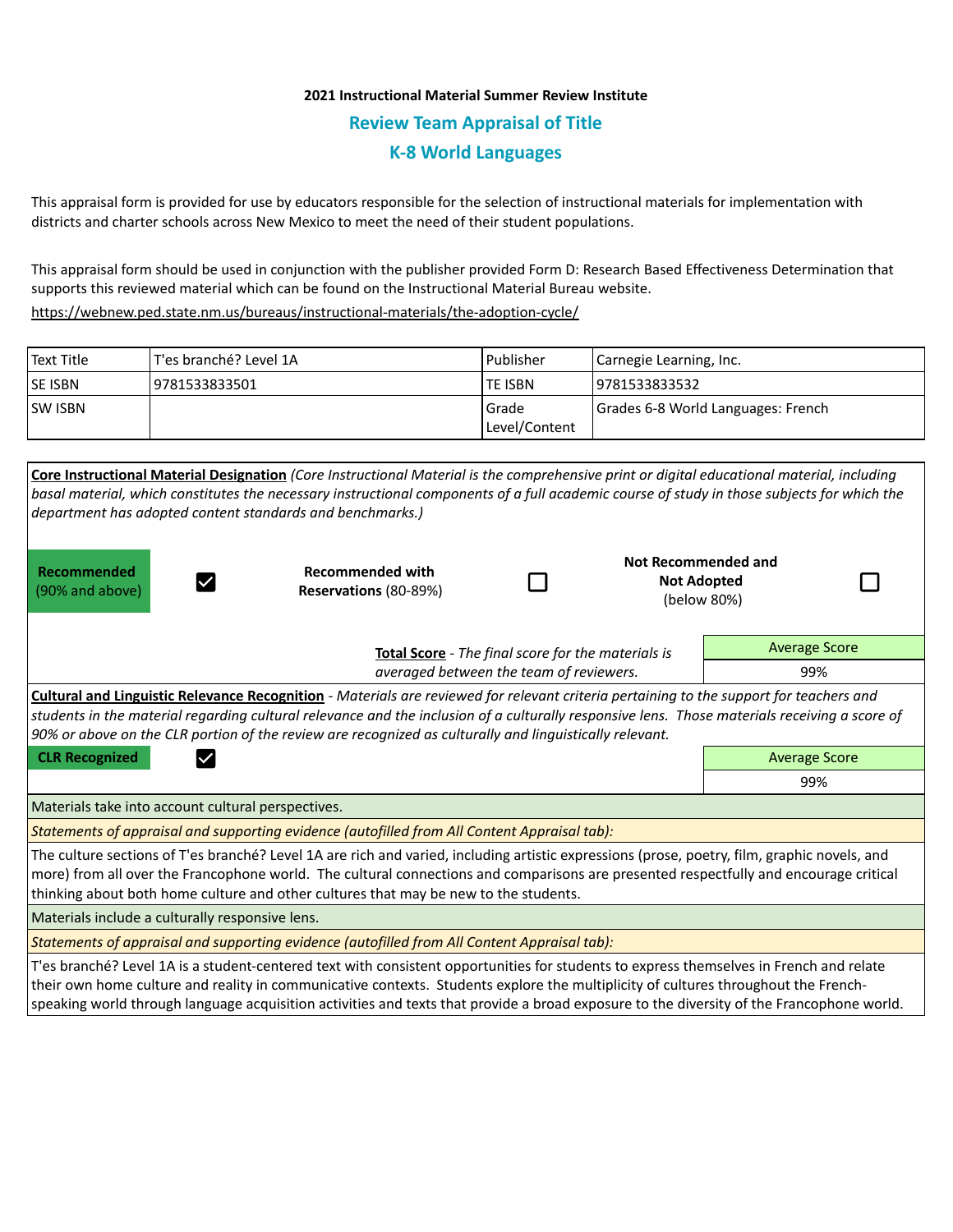Standards Review *- Materials are reviewed for alignment with the state adopted content standards, benchmarks and performance standards.*

Average Score

100%

Materials align with World-Readiness standards overall.

*Statements of appraisal and supporting evidence:* 

*T'es Branché? Level 1A* is a grade-appropriate curriculum for teaching French to middle school students. Unit themes are relevant to young adolescents and activities elicit real-life engagement. The teacher's edition has plenty of additional guidance for reaching students where they are in their foreign language path of instruction and special learning situations are also addressed throughout via pull-outs along the margins of the teacher's edition.

Materials align with communication standards.

*Statements of appraisal and supporting evidence:* 

This curriculum delivers activities and instruction that teach students to communicate effectively in the target language through a variety of tools including interpersonal, interpretive and presentational activities. French language instruction is delivered visually as well as online and in writing so students use the skills learned to demonstrate communication skills. Some of these activities include "A vous la parole" and "Structure de la langue". In the teacher's edition, additional suggestions are made for expanding communication practice.

Materials align with cultures standards.

*Statements of appraisal and supporting evidence:* 

This complete French language and culture curriculum for middle school students aligns with cultural standards in many ways. Learning a new language requires relating cultural practices to perspectives as well as using the language to investigate, explain and relate to cultural products and practices. This is found throughout the materials via "Rencontres culturelles", "Points de départ", "Culture sur place" and "Vocabulaire" sections.

Materials align with connections standards.

*Statements of appraisal and supporting evidence:* 

*T'es Branché? Level 1A* incorporates many opportunities to connect academic disciplines and diverse cultures, and there are plenty of opportunities for students to develop critical thinking skills by relating the language and topics to their own lives as well as thinking deeply about the reasons for cultural norms. Connection to world cultures is found throughout the text via "La Francophonie" and "Rencontres culturelles" sections.

Materials align with comparisons standards.

*Statements of appraisal and supporting evidence:* 

Throughout *T'es Branché? Level 1A,* students are exposed to the French-speaking world where French is either the national language or where its influence is felt. This develops insight for students to make comparisons between English and French. There are many activities in which students are encouraged to make comparaisons to their home culture in a critical and reflective way.

Materials align with communities standards.

*Statements of appraisal and supporting evidence:* 

*T'es Branchés? Level 1A* creates opportunities for connecting multilingual communities at home and around the French-speaking world. With the internet at their disposal, students research and present information to peers in their class as well as overseas. Students are encouraged to use the target language in a variety of activities that encourage them to use French for enjoyment, enrichment, and advancement.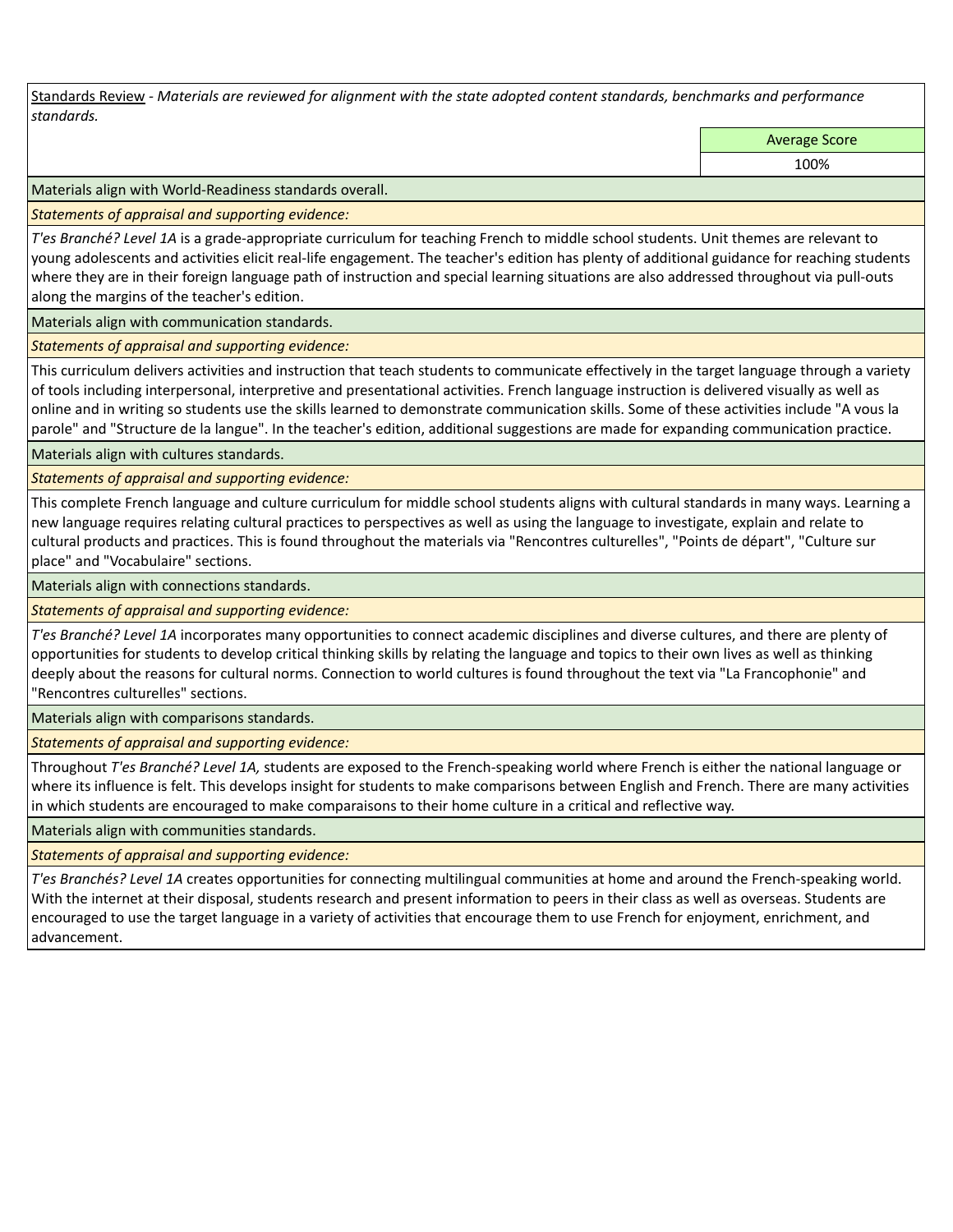**WL Content Review** *- Materials are reviewed for relevant criteria pertaining to the support for teachers and students in the specific content area reviewed.*

Average Score

99%

Materials provide a selection and range of high-quality texts worthy of students' time and attention, exhibiting exceptional craft and thought and/or providing useful information.

*Statements of appraisal and supporting evidence:* 

The texts and themes of *T'es branché? Level 1A* are varied and engaging. They include multimedia primary and secondary sources of language learning, guiding students through communicative tasks, vocabulary, and grammar so as to lead students through the curriculum in engaging and entertaining ways.

Questions in the materials are high-quality text-dependent and text-specific questions. The overwhelming majority of these questions are text-specific and draw student attention to the particulars in the text.

*Statements of appraisal and supporting evidence:* 

Students learning through *T'es branché? Level 1A* practice their interpretive communication skills of listening and reading through oral and written comprehension activities. The questions in these activities are text-dependent and enable learners to do close reading and attentive listening for the gist of a piece as well as specific details.

Materials provide scaffolding and supports to enable students' learning of world languages.

*Statements of appraisal and supporting evidence:* 

*T'es branché? Level 1A* provides useful suggestions to support different types of learners throughout the material. These tips are located in the margins of the teacher's edition and explain how new content can be delivered and how specific activities can be modified. There are ideas for accelerating and decelerating the material, grouping suggestions, and modifications for unique learners.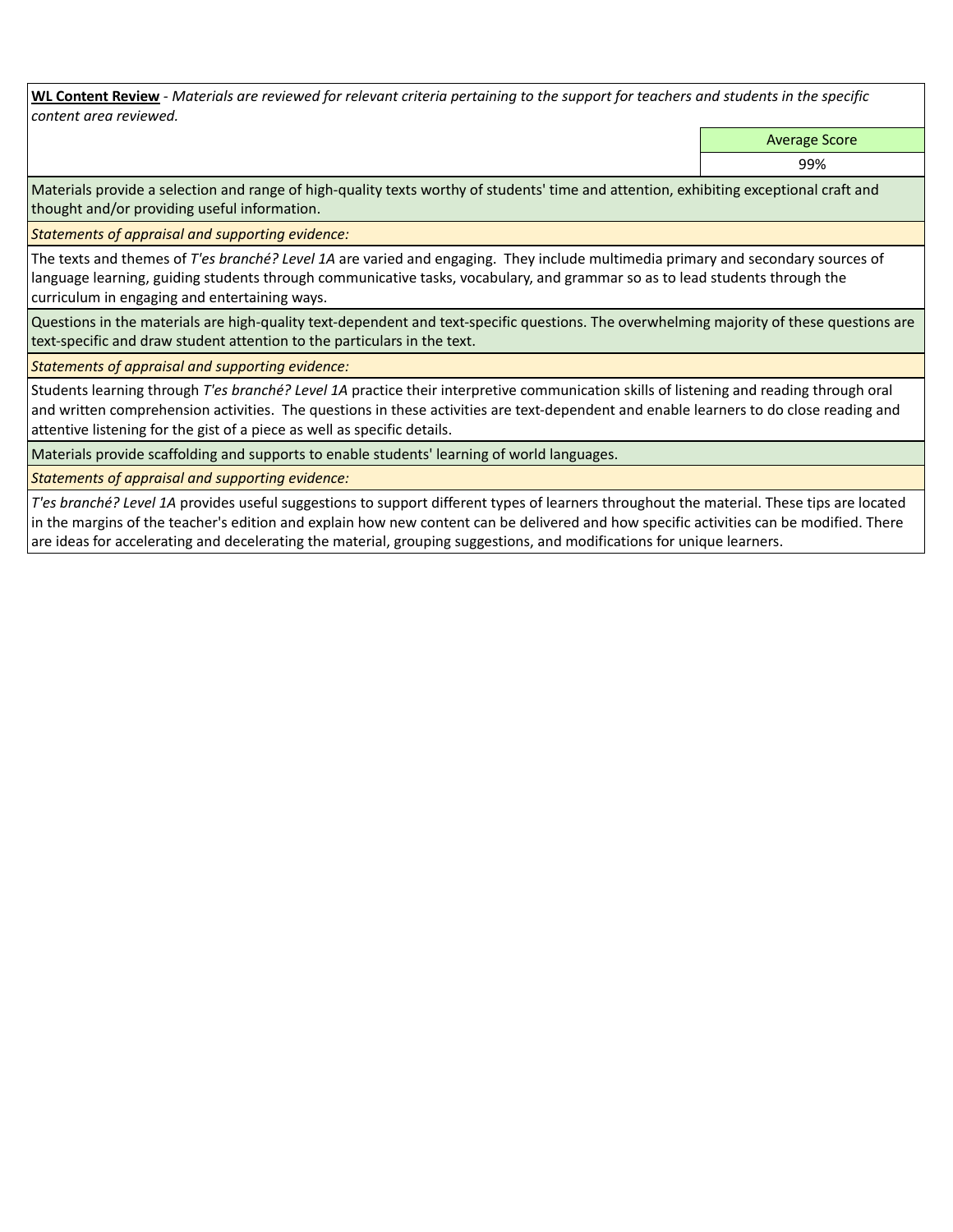**All Content Review** *- Materials are reviewed for relevant criteria pertaining to the support for teachers and students in the material regarding the progression of the standards, lesson structure, pacing, assessment, individual learners and cultural relevance.*

Average Score

96%

Materials are coherent and consistent with the standards that all students should study in order to be college and career ready.

*Statements of appraisal and supporting evidence:*

The material is aligned to the ACTFL and New Mexico World Language standards and the content and activities allow students to acquire the French language and knowledge of Francophone cultures. The pacing of the material is appropriate for middle school students. The end of chapter "Finales" and the "Bilan cumulatifs" prepare students for their high school level classes, including AP French.

Materials are well designed and take into account effective lesson structure and pacing.

*Statements of appraisal and supporting evidence:*

Each chapter of *T'es Branché? Level 1A* follows a consistent format. There are "can do" statements and a central question at the beginning of each section which give students a clear indication of what they will learn by the end of the chapter. Chapters are organized into lessons and different areas are color-coded for easy use.

Materials support teacher planning, learning, and understanding of the standards.

*Statements of appraisal and supporting evidence:*

The teacher's edition provides a scope and sequence of the material as well as a sample unit/lesson plan which can be applied to each chapter. These tools are helpful for teacher planning. The philosophy and approach also explains how the standards are met throughout the program.

Materials offer teachers resources and tools to collect ongoing data about student progress on the standards.

*Statements of appraisal and supporting evidence:*

The teacher can assess student performance through summative and formative assessments that are available in the material. The exercises allow students to develop listening, reading, writing, and speaking skills in French. The teacher can decide which exercises to use and determine whether or not students need additional practice to meet the standards.

Materials support effective use of technology to enhance student learning.

*Statements of appraisal and supporting evidence:*

The teacher's edition gives suggestions to incorporate technology into various activities. For example, there are often suggested extension activities in which students research a specific topic online. There is also a digital component called Passport, but this was not included as part of the review.

Materials can be easily customized for individual learners.

*Statements of appraisal and supporting evidence:* 

The teacher's edition of *T'es branché? Level 1A* provides teachers with support and ideas for meeting the needs of English Language Learners, high and low achieving students, and students with special needs. Novice to expert teachers can benefit from the pedagogical suggestions and ideas given in the margins.

Materials give all students extensive opportunities and support to explore key concepts.

*Statements of appraisal and supporting evidence:*

*T'es branché? Level 1A* is a textbook with a great deal of breadth and depth. The design of each "unité" includes speaking, listening, reading, and writing activities, all interlaced with relevant cultural topics. The text tends to every level of language learning with variety, quality native language texts, and creative projects.

Materials take into account cultural perspectives.

*Statements of appraisal and supporting evidence:*

The culture sections of *T'es branché? Level 1A* are rich and varied, including artistic expressions (prose, poetry, film, graphic novels, and more) from all over the Francophone world. The cultural connections and comparisons are presented respectfully and encourage critical thinking about both home culture and other cultures that may be new to the students.

Materials include a culturally responsive lens.

*Statements of appraisal and supporting evidence:*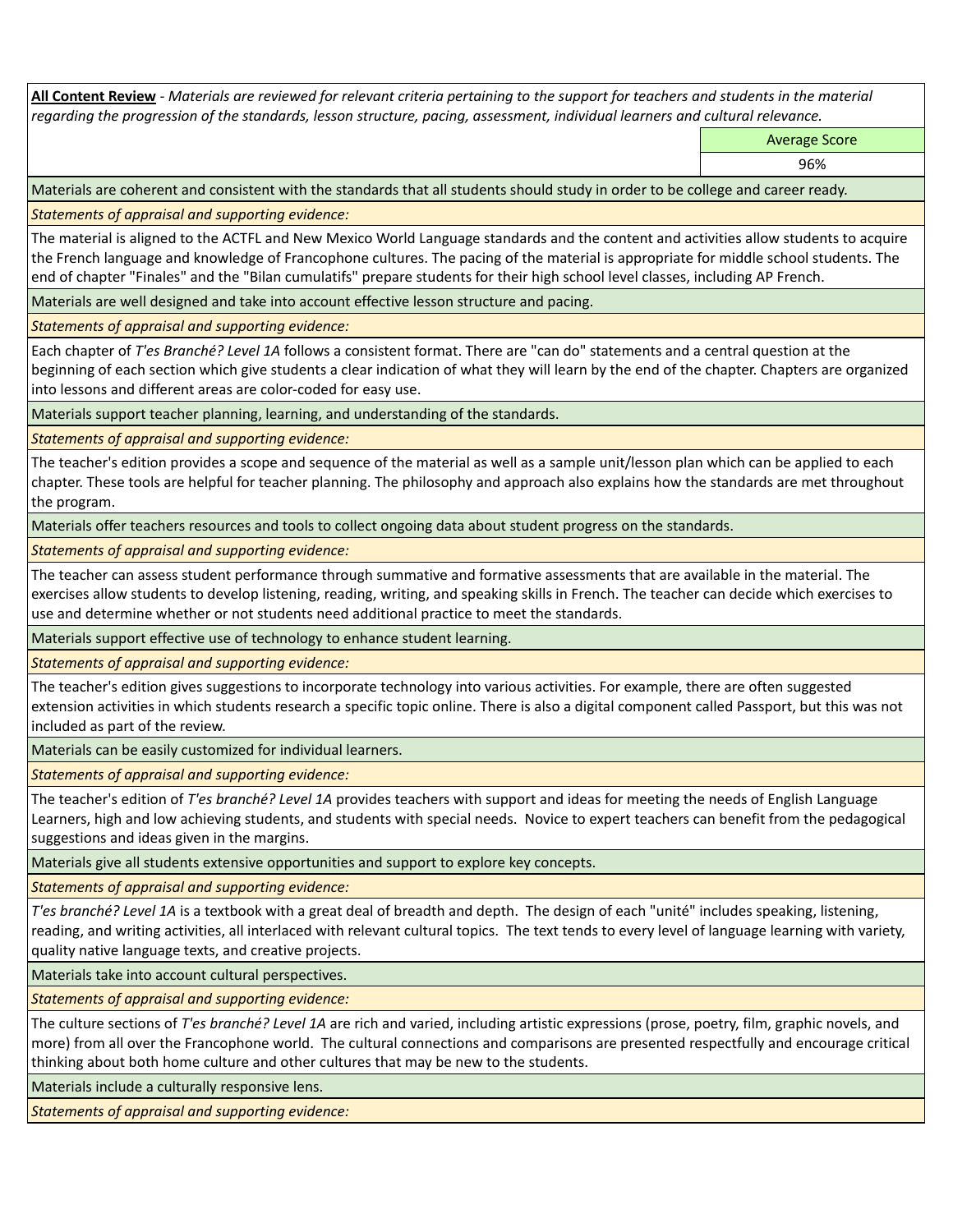*T'es branché? Level 1A* is a student-centered text with consistent opportunities for students to express themselves in French and relate their own home culture and reality in communicative contexts. Students explore the multiplicity of cultures throughout the Frenchspeaking world through language acquisition activities and texts that provide a broad exposure to the diversity of the Francophone world.